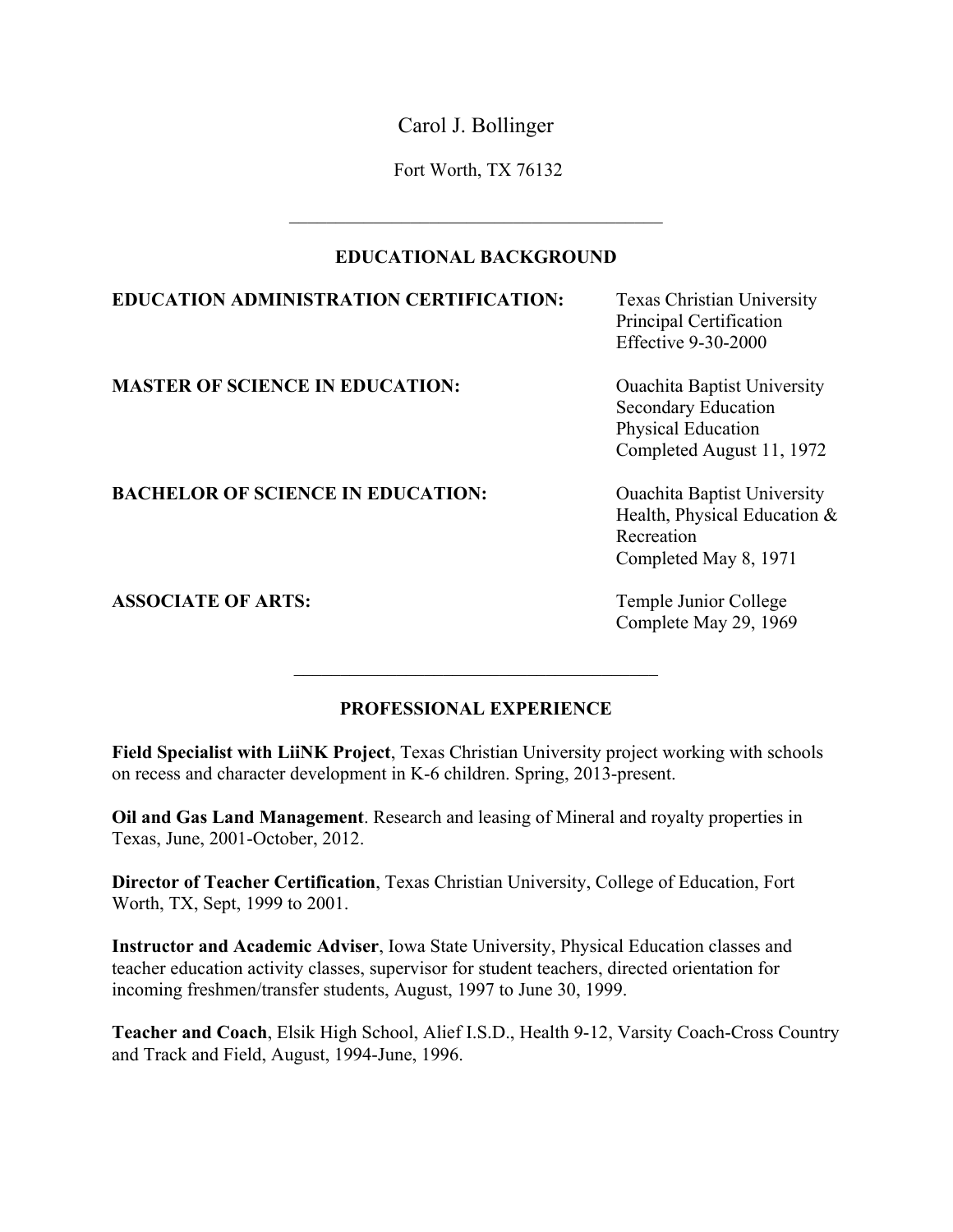**Teacher and Coach**, Langham Creek High School, Cypress-Fairbanks I.S.D., Physical Education 9-12, Varsity Coach-Cross Country and Track and Field, July, 1991-June, 1994. Assistant coach of Basketball and Track and Field, August, 1988-June, 1991.

**Oil and Gas Land Management**, Exxon Corp, and other companies, Research and leasing of Mineral and royalty properties in Texas and Missouri, June, 1981-June, 1988.

**Teacher and Coach**, La Porte High School, La Porte I.S.D., Physical Education 9-12, Varsity coach-Basketball, Assistant Coach-Track and Field, July, 1980-June, 1981.

**Teacher and Coach**, Deer Park High School, Deer Park I.S.D., Physical Education and Health 10-12, Varsity coach-Basketball, August, 1978-June, 1980.

**Teacher and Coach**, Clear Creek H.S., Clear Creek I.S.D., Health and Physical Education 9-12, Varsity Coach-Cross Country, Track and Field, Assistant coach-Basketball, August, 1975-June, 1978.

**Teacher and Coach**, Pearsall Junior High, Pearsall I.S.D., Physical Education and coach of boys and girls Tennis, March, 1975-May, 1975.

**Tennis Instructor and Tournament Player**, Burns Park Tennis Center, North Little Rock, Arkansas, June, 1974-March, 1975.

**Teacher and Coach**, Jack C. Hays High School, Hays C.S.D., Physical Education and Girls Coach of Basketball, Volleyball (Varsity and Junior Varsity), and boys and girls Tennis, September, 1972-June, 1974.

# **EXTRACURRICULAR ACHIEVEMENTS**

 $\mathcal{L}_\text{max}$  , and the contract of the contract of the contract of the contract of the contract of the contract of the contract of the contract of the contract of the contract of the contract of the contract of the contr

Most Valuable Player, Amateur Athletic Union National Women's Basketball Tournament, March, 1972.

Pan-American Games, United States Women's Basketball Team, Silver Medal, August 1971. World Games, Basketball, Sao Paulo, Brazil, June 1970.

All-American Basketball Team, Amateur Athletic Union National Tournaments, 1969, 1970, 1971. Runner-Up, Rookie of the Year, 1968.

 $\mathcal{L}_\text{max}$  and  $\mathcal{L}_\text{max}$  and  $\mathcal{L}_\text{max}$  and  $\mathcal{L}_\text{max}$  and  $\mathcal{L}_\text{max}$ 

Conference Singles Champion (Tennis), Arkansas, 1970, 1971.

Conference Singles Champion (Tennis), Texas Junior Colleges, 1968, 1969.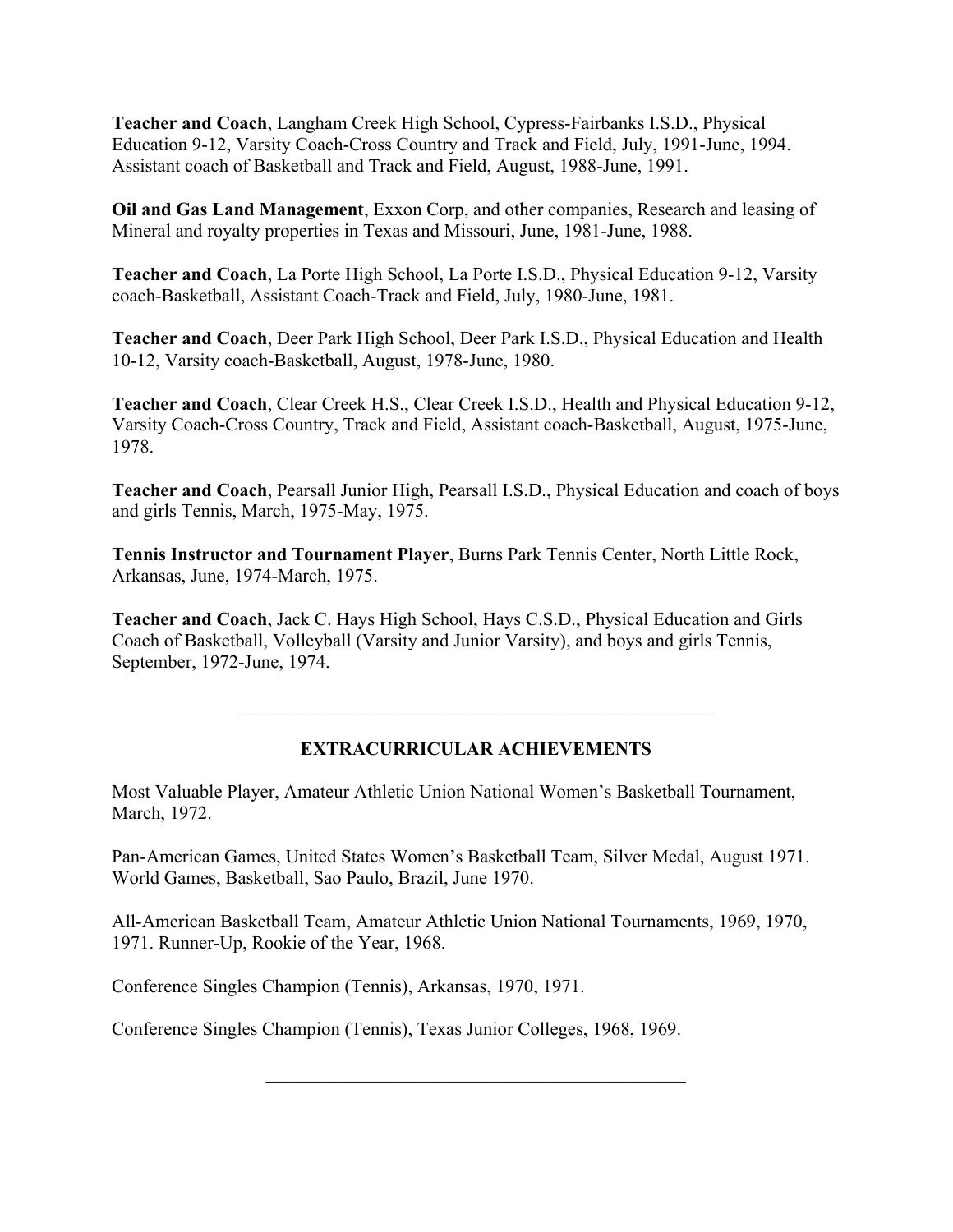### **POST-GRADUATE EDUCATION**

Education Administration Certification completed (9 hrs.), Texas Christian University, Spring, 2000-Summer, 2000. Education Administration (16 hrs.), Iowa State University, Fall, 1997-Fall, 1998.

Physiology of Exercise, Spring, 1997. Health: Peak Performance, University of Houston-Clear Lake, Summer, 1994. EPSY: Individual Differences in Motivation, University of Houston, Fall, 1992. Health: Crisis Intervention, University of Houston-Clear Lake, Spring, 1979. Health: Adult Fitness, University of Houston-

### Clear Lake, Spring, 1979.

# **JOB-RELATED RESPONSIBILITIES/ACTIVITIES**

 $\mathcal{L}_\text{max}$  , and the contract of the contract of the contract of the contract of the contract of the contract of the contract of the contract of the contract of the contract of the contract of the contract of the contr

### **The LiiNK Project:**

 $\triangleright$  Field supervision of undergraduate and graduate students  $\triangleright$  Observations of K-6 students in classroom and recess

 $\triangleright$  Leadership input

### **Texas Christian University:**

- Ø Certification of Teachers through the State Board for Educator Certification.
- Ø Orientation for new students and transfer students: School of Education.
- Ø Preparation of Deficiency Plans and Certification Plans for post-baccalaureate students seeking teacher certification.
- Ø Maintain database of current applicants to Teacher Education Program; notify students of status regarding applications; re-evaluation of status each semester.
- Ø Complete reports as required by NCATE and TCU.
- $\triangleright$  Communicate changes in SBEC requirements as they arise, to faculty.
- $\triangleright$  Communicate with students, parents, and prospective students regarding requirements for graduation, certification, and any other education-related inquiries as they arise.
- Ø Maintain database for TASP, ACT, SAT and ExCET scores as they are reported to this office.

### **Iowa State University:**

- $\triangleright$  Management of 250+ student schedules and long term plans for graduation.
- $\triangleright$  Letters of recommendation for students applying for various scholarships.
- $\triangleright$  Update orientation packet to better prepare undergraduate students; revise forms used in the advising office.
- Ø Assist in planning four-year plans in Exercise Science, Sport Management, Athletic Training, Teacher Preparation (7-12 & K-12).
- $\triangleright$  Supervise student teachers in physical education.
- $\triangleright$  Create a database for teacher preparation students and athletic training students regarding the